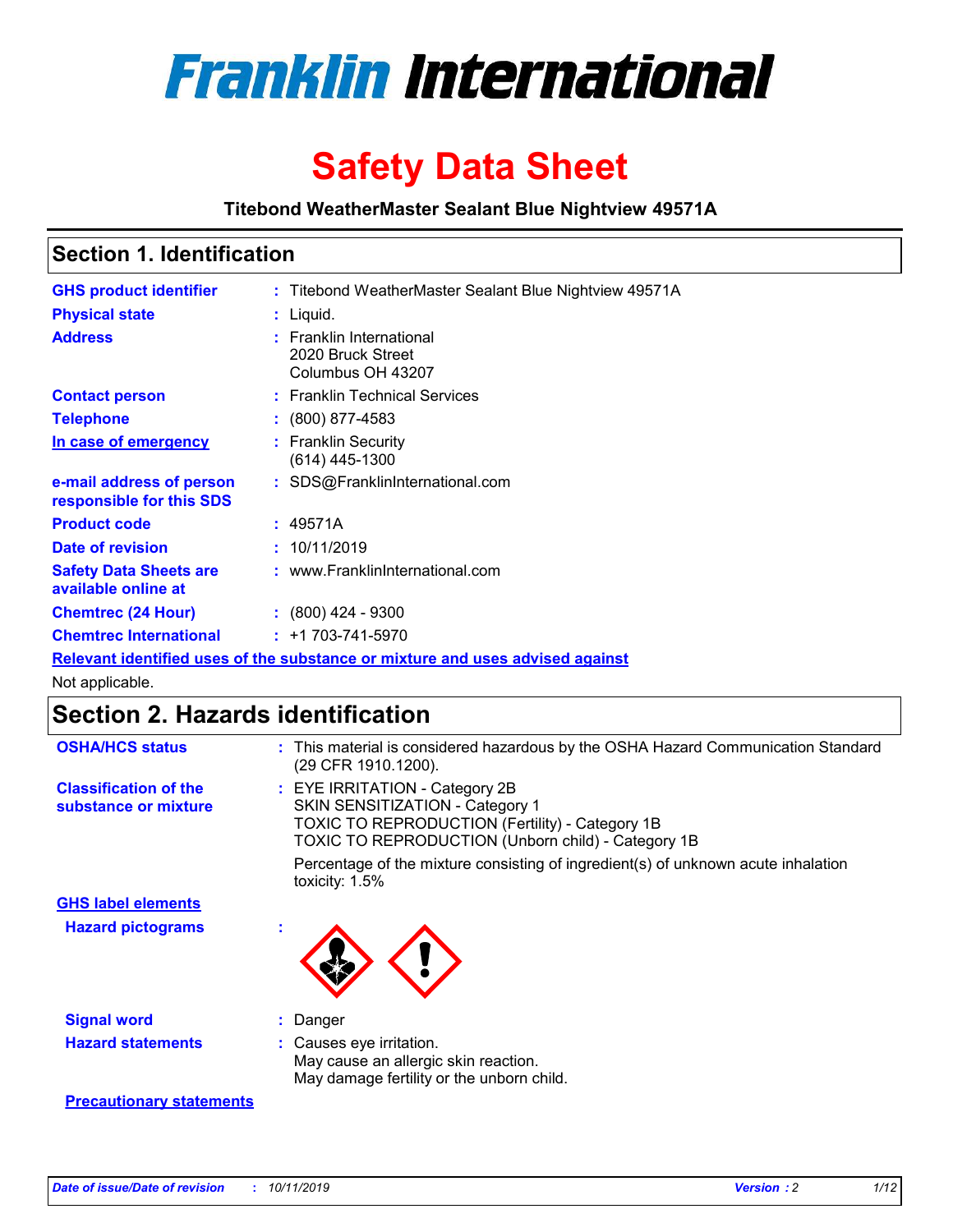### **Section 2. Hazards identification**

| <b>Prevention</b>                          | : Obtain special instructions before use. Do not handle until all safety precautions have<br>been read and understood. Wear protective gloves. Wear eye or face protection.<br>Wear protective clothing. Avoid breathing vapor. Wash hands thoroughly after handling.<br>Contaminated work clothing must not be allowed out of the workplace.                                                        |
|--------------------------------------------|------------------------------------------------------------------------------------------------------------------------------------------------------------------------------------------------------------------------------------------------------------------------------------------------------------------------------------------------------------------------------------------------------|
| <b>Response</b>                            | : IF exposed or concerned: Get medical attention. IF ON SKIN: Wash with plenty of<br>soap and water. Wash contaminated clothing before reuse. If skin irritation or rash<br>occurs: Get medical attention. IF IN EYES: Rinse cautiously with water for several<br>minutes. Remove contact lenses, if present and easy to do. Continue rinsing. If eye<br>irritation persists: Get medical attention. |
| <b>Storage</b>                             | : Store locked up.                                                                                                                                                                                                                                                                                                                                                                                   |
| <b>Disposal</b>                            | : Dispose of contents and container in accordance with all local, regional, national and<br>international regulations.                                                                                                                                                                                                                                                                               |
| <b>Hazards not otherwise</b><br>classified | : Product generates methanol during cure.                                                                                                                                                                                                                                                                                                                                                            |
|                                            |                                                                                                                                                                                                                                                                                                                                                                                                      |

### **Section 3. Composition/information on ingredients**

| <b>Substance/mixture</b><br>Mixture                  |               |                     |
|------------------------------------------------------|---------------|---------------------|
| <b>Ingredient name</b>                               | $\frac{9}{6}$ | <b>CAS number</b>   |
| 3-aminopropyltriethoxysilane<br>Dibutyltin dilaurate | ≤3<br>$≤0.3$  | 919-30-2<br>77-58-7 |

Any concentration shown as a range is to protect confidentiality or is due to batch variation.

**There are no additional ingredients present which, within the current knowledge of the supplier and in the concentrations applicable, are classified as hazardous to health or the environment and hence require reporting in this section.**

**Occupational exposure limits, if available, are listed in Section 8.**

### **Section 4. First aid measures**

| <b>Description of necessary first aid measures</b> |                                                                                                                                                                                                                                                                                                                                                                                                                                                                                                                                                                                                                                                                                                                                                                           |  |  |  |
|----------------------------------------------------|---------------------------------------------------------------------------------------------------------------------------------------------------------------------------------------------------------------------------------------------------------------------------------------------------------------------------------------------------------------------------------------------------------------------------------------------------------------------------------------------------------------------------------------------------------------------------------------------------------------------------------------------------------------------------------------------------------------------------------------------------------------------------|--|--|--|
| <b>Eye contact</b>                                 | : Immediately flush eyes with plenty of water, occasionally lifting the upper and lower<br>eyelids. Check for and remove any contact lenses. Continue to rinse for at least 10<br>minutes. If irritation persists, get medical attention.                                                                                                                                                                                                                                                                                                                                                                                                                                                                                                                                 |  |  |  |
| <b>Inhalation</b>                                  | : Remove victim to fresh air and keep at rest in a position comfortable for breathing. If<br>not breathing, if breathing is irregular or if respiratory arrest occurs, provide artificial<br>respiration or oxygen by trained personnel. It may be dangerous to the person providing<br>aid to give mouth-to-mouth resuscitation. Get medical attention. If unconscious, place<br>in recovery position and get medical attention immediately. Maintain an open airway.<br>Loosen tight clothing such as a collar, tie, belt or waistband. In case of inhalation of<br>decomposition products in a fire, symptoms may be delayed. The exposed person may<br>need to be kept under medical surveillance for 48 hours.                                                       |  |  |  |
| <b>Skin contact</b>                                | : Wash with plenty of soap and water. Remove contaminated clothing and shoes. Wash<br>contaminated clothing thoroughly with water before removing it, or wear gloves.<br>Continue to rinse for at least 10 minutes. Get medical attention. In the event of any<br>complaints or symptoms, avoid further exposure. Wash clothing before reuse. Clean<br>shoes thoroughly before reuse.                                                                                                                                                                                                                                                                                                                                                                                     |  |  |  |
| <b>Ingestion</b>                                   | : Wash out mouth with water. Remove dentures if any. Remove victim to fresh air and<br>keep at rest in a position comfortable for breathing. If material has been swallowed and<br>the exposed person is conscious, give small quantities of water to drink. Stop if the<br>exposed person feels sick as vomiting may be dangerous. Do not induce vomiting<br>unless directed to do so by medical personnel. If vomiting occurs, the head should be<br>kept low so that vomit does not enter the lungs. Get medical attention. Never give<br>anything by mouth to an unconscious person. If unconscious, place in recovery position<br>and get medical attention immediately. Maintain an open airway. Loosen tight clothing<br>such as a collar, tie, belt or waistband. |  |  |  |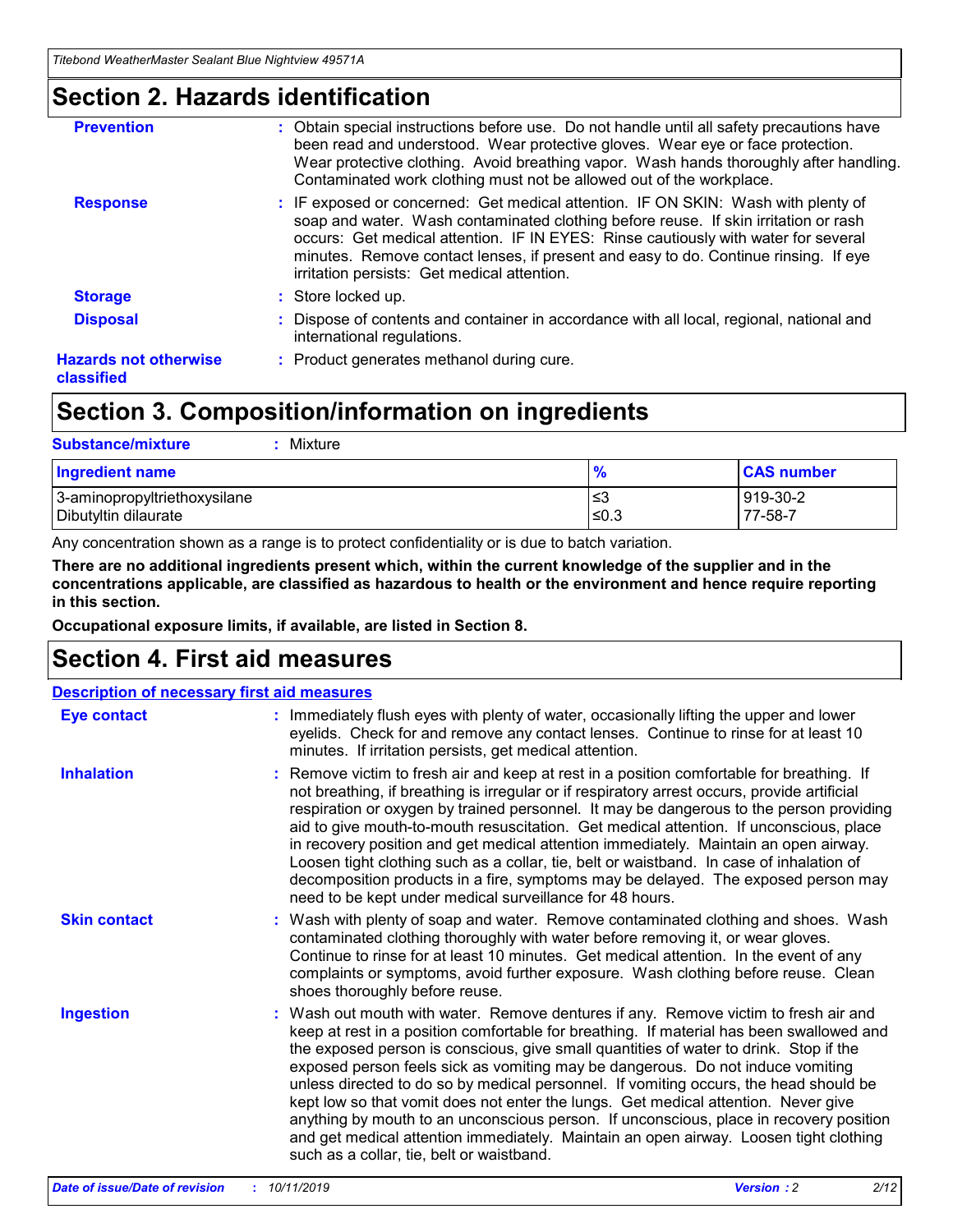# **Section 4. First aid measures**

| Most important symptoms/effects, acute and delayed |  |                                                                                                                                                                                                                                                                                                                                                                                                                 |
|----------------------------------------------------|--|-----------------------------------------------------------------------------------------------------------------------------------------------------------------------------------------------------------------------------------------------------------------------------------------------------------------------------------------------------------------------------------------------------------------|
| <b>Potential acute health effects</b>              |  |                                                                                                                                                                                                                                                                                                                                                                                                                 |
| Eye contact                                        |  | : May cause eye irritation.                                                                                                                                                                                                                                                                                                                                                                                     |
| <b>Inhalation</b>                                  |  | : No known significant effects or critical hazards.                                                                                                                                                                                                                                                                                                                                                             |
| <b>Skin contact</b>                                |  | : May cause skin irritation.                                                                                                                                                                                                                                                                                                                                                                                    |
| <b>Ingestion</b>                                   |  | : No known significant effects or critical hazards.                                                                                                                                                                                                                                                                                                                                                             |
| Over-exposure signs/symptoms                       |  |                                                                                                                                                                                                                                                                                                                                                                                                                 |
| <b>Eye contact</b>                                 |  | : Adverse symptoms may include the following:<br>irritation<br>watering<br>redness                                                                                                                                                                                                                                                                                                                              |
| <b>Inhalation</b>                                  |  | : Adverse symptoms may include the following:<br>reduced fetal weight<br>increase in fetal deaths<br>skeletal malformations                                                                                                                                                                                                                                                                                     |
| <b>Skin contact</b>                                |  | : Adverse symptoms may include the following:<br>irritation<br>redness<br>reduced fetal weight<br>increase in fetal deaths<br>skeletal malformations                                                                                                                                                                                                                                                            |
| <b>Ingestion</b>                                   |  | : Adverse symptoms may include the following:<br>reduced fetal weight<br>increase in fetal deaths<br>skeletal malformations                                                                                                                                                                                                                                                                                     |
|                                                    |  | <b>Indication of immediate medical attention and special treatment needed, if necessary</b>                                                                                                                                                                                                                                                                                                                     |
| <b>Notes to physician</b>                          |  | : In case of inhalation of decomposition products in a fire, symptoms may be delayed.<br>The exposed person may need to be kept under medical surveillance for 48 hours.                                                                                                                                                                                                                                        |
| <b>Specific treatments</b>                         |  | : No specific treatment.                                                                                                                                                                                                                                                                                                                                                                                        |
| <b>Protection of first-aiders</b>                  |  | : No action shall be taken involving any personal risk or without suitable training. If it is<br>suspected that fumes are still present, the rescuer should wear an appropriate mask or<br>self-contained breathing apparatus. It may be dangerous to the person providing aid to<br>give mouth-to-mouth resuscitation. Wash contaminated clothing thoroughly with water<br>before removing it, or wear gloves. |

**See toxicological information (Section 11)**

### **Section 5. Fire-fighting measures**

| <b>Extinguishing media</b>                             |                                                                                                                                                                                                     |
|--------------------------------------------------------|-----------------------------------------------------------------------------------------------------------------------------------------------------------------------------------------------------|
| <b>Suitable extinguishing</b><br>media                 | : Use an extinguishing agent suitable for the surrounding fire.                                                                                                                                     |
| <b>Unsuitable extinguishing</b><br>media               | : None known.                                                                                                                                                                                       |
| <b>Specific hazards arising</b><br>from the chemical   | : In a fire or if heated, a pressure increase will occur and the container may burst.                                                                                                               |
| <b>Hazardous thermal</b><br>decomposition products     | : Decomposition products may include the following materials:<br>carbon dioxide<br>carbon monoxide<br>nitrogen oxides<br>metal oxide/oxides                                                         |
| <b>Special protective actions</b><br>for fire-fighters | : Promptly isolate the scene by removing all persons from the vicinity of the incident if<br>there is a fire. No action shall be taken involving any personal risk or without suitable<br>training. |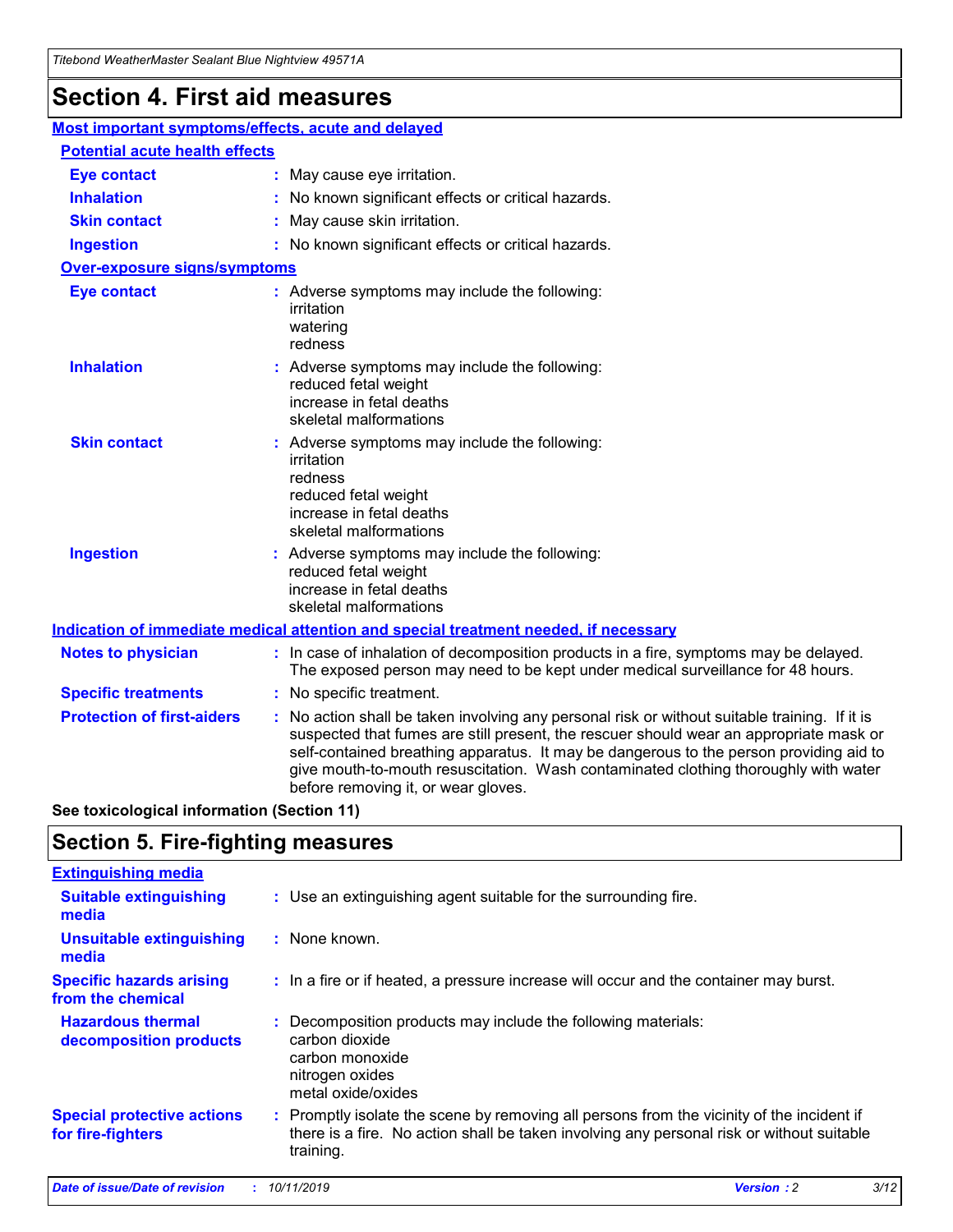### **Section 5. Fire-fighting measures**

**Special protective equipment for fire-fighters** Fire-fighters should wear appropriate protective equipment and self-contained breathing **:** apparatus (SCBA) with a full face-piece operated in positive pressure mode.

### **Section 6. Accidental release measures**

#### **Personal precautions, protective equipment and emergency procedures**

| For non-emergency<br>personnel                               | : No action shall be taken involving any personal risk or without suitable training.<br>Evacuate surrounding areas. Keep unnecessary and unprotected personnel from<br>entering. Do not touch or walk through spilled material. Avoid breathing vapor or mist.<br>Provide adequate ventilation. Wear appropriate respirator when ventilation is<br>inadequate. Put on appropriate personal protective equipment.                                                                                                                                                                                                                                                                                             |
|--------------------------------------------------------------|--------------------------------------------------------------------------------------------------------------------------------------------------------------------------------------------------------------------------------------------------------------------------------------------------------------------------------------------------------------------------------------------------------------------------------------------------------------------------------------------------------------------------------------------------------------------------------------------------------------------------------------------------------------------------------------------------------------|
| For emergency responders                                     | : If specialized clothing is required to deal with the spillage, take note of any information in<br>Section 8 on suitable and unsuitable materials. See also the information in "For non-<br>emergency personnel".                                                                                                                                                                                                                                                                                                                                                                                                                                                                                           |
| <b>Environmental precautions</b>                             | : Avoid dispersal of spilled material and runoff and contact with soil, waterways, drains<br>and sewers. Inform the relevant authorities if the product has caused environmental<br>pollution (sewers, waterways, soil or air).                                                                                                                                                                                                                                                                                                                                                                                                                                                                              |
| <b>Methods and materials for containment and cleaning up</b> |                                                                                                                                                                                                                                                                                                                                                                                                                                                                                                                                                                                                                                                                                                              |
| <b>Small spill</b>                                           | : Stop leak if without risk. Move containers from spill area. Dilute with water and mop up<br>if water-soluble. Alternatively, or if water-insoluble, absorb with an inert dry material and<br>place in an appropriate waste disposal container. Dispose of via a licensed waste<br>disposal contractor.                                                                                                                                                                                                                                                                                                                                                                                                     |
| <b>Large spill</b>                                           | : Stop leak if without risk. Move containers from spill area. Approach release from<br>upwind. Prevent entry into sewers, water courses, basements or confined areas. Wash<br>spillages into an effluent treatment plant or proceed as follows. Contain and collect<br>spillage with non-combustible, absorbent material e.g. sand, earth, vermiculite or<br>diatomaceous earth and place in container for disposal according to local regulations<br>(see Section 13). Dispose of via a licensed waste disposal contractor. Contaminated<br>absorbent material may pose the same hazard as the spilled product. Note: see<br>Section 1 for emergency contact information and Section 13 for waste disposal. |

### **Section 7. Handling and storage**

| <b>Precautions for safe handling</b>                                             |                                                                                                                                                                                                                                                                                                                                                                                                                                                                                                                                                                                                                                                                                                                                                                                                                                                  |
|----------------------------------------------------------------------------------|--------------------------------------------------------------------------------------------------------------------------------------------------------------------------------------------------------------------------------------------------------------------------------------------------------------------------------------------------------------------------------------------------------------------------------------------------------------------------------------------------------------------------------------------------------------------------------------------------------------------------------------------------------------------------------------------------------------------------------------------------------------------------------------------------------------------------------------------------|
| <b>Protective measures</b>                                                       | : Put on appropriate personal protective equipment (see Section 8). Persons with a<br>history of skin sensitization problems should not be employed in any process in which<br>this product is used. Avoid exposure - obtain special instructions before use. Avoid<br>exposure during pregnancy. Do not handle until all safety precautions have been read<br>and understood. Do not get in eyes or on skin or clothing. Do not ingest. Avoid<br>breathing vapor or mist. If during normal use the material presents a respiratory hazard,<br>use only with adequate ventilation or wear appropriate respirator. Keep in the original<br>container or an approved alternative made from a compatible material, kept tightly<br>closed when not in use. Empty containers retain product residue and can be hazardous.<br>Do not reuse container. |
| <b>Advice on general</b><br>occupational hygiene                                 | : Eating, drinking and smoking should be prohibited in areas where this material is<br>handled, stored and processed. Workers should wash hands and face before eating,<br>drinking and smoking. Remove contaminated clothing and protective equipment before<br>entering eating areas. See also Section 8 for additional information on hygiene<br>measures.                                                                                                                                                                                                                                                                                                                                                                                                                                                                                    |
| <b>Conditions for safe storage,</b><br>including any<br><b>incompatibilities</b> | Store between the following temperatures: 0 to 120°C (32 to 248°F). Store in<br>accordance with local regulations. Store in original container protected from direct<br>sunlight in a dry, cool and well-ventilated area, away from incompatible materials (see<br>Section 10) and food and drink. Store locked up. Keep container tightly closed and<br>sealed until ready for use. Containers that have been opened must be carefully<br>resealed and kept upright to prevent leakage. Do not store in unlabeled containers.<br>Use appropriate containment to avoid environmental contamination. See Section 10 for<br>incompatible materials before handling or use.                                                                                                                                                                         |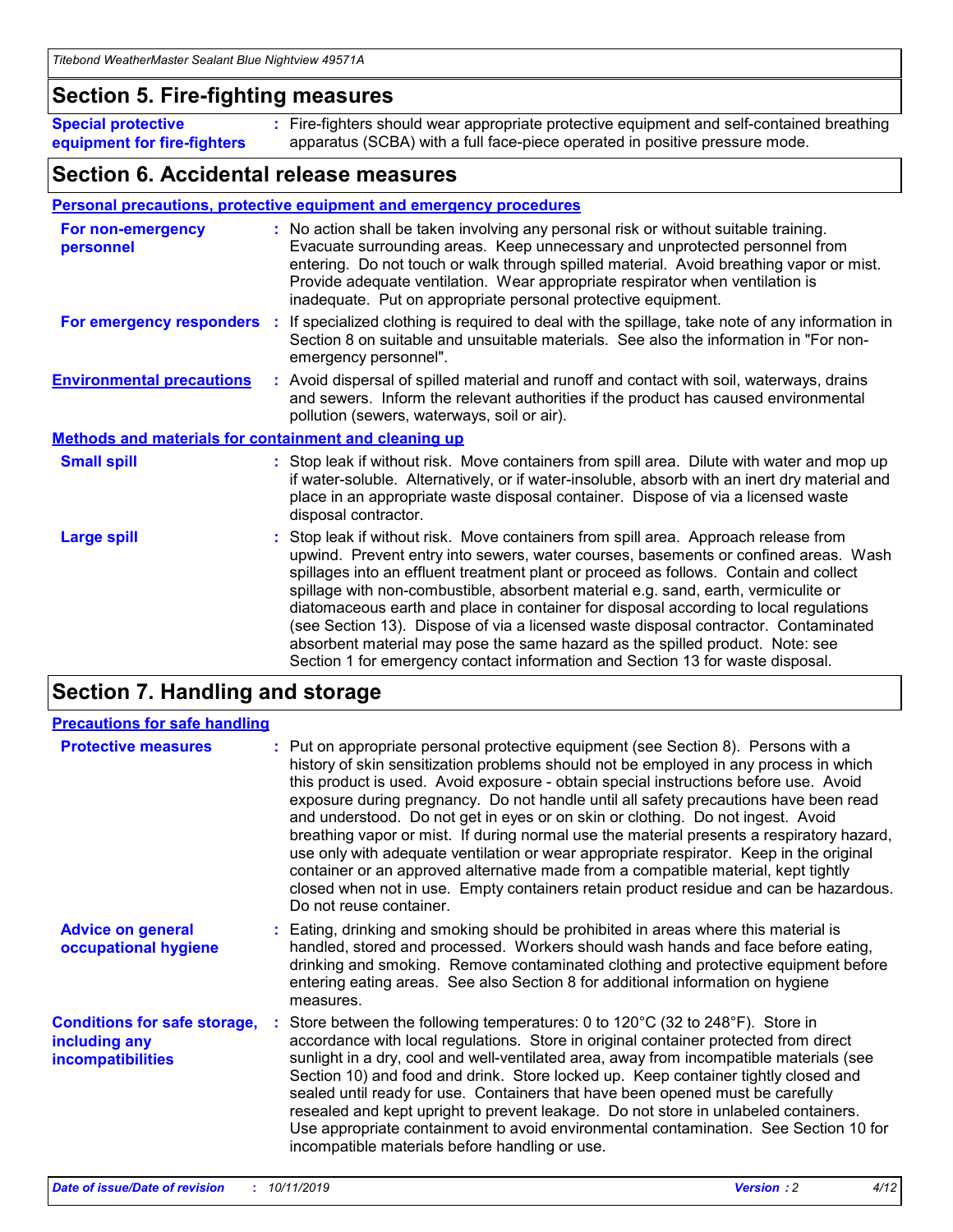# **Section 8. Exposure controls/personal protection**

#### **Control parameters**

#### **Occupational exposure limits**

| <b>Ingredient name</b>                               |    |                        | <b>Exposure limits</b>                                                                                                                                                                                                                                                                                                                                                                                                                                                                                                                                                                                                 |
|------------------------------------------------------|----|------------------------|------------------------------------------------------------------------------------------------------------------------------------------------------------------------------------------------------------------------------------------------------------------------------------------------------------------------------------------------------------------------------------------------------------------------------------------------------------------------------------------------------------------------------------------------------------------------------------------------------------------------|
| 3-aminopropyltriethoxysilane<br>Dibutyltin dilaurate |    |                        | None.<br>ACGIH TLV (United States, 3/2019). Absorbed through skin.<br>Notes: as Sn<br>TWA: $0.1 \text{ mg/m}^3$ , (as Sn) 8 hours.<br>STEL: 0.2 mg/m <sup>3</sup> , (as Sn) 15 minutes.<br>NIOSH REL (United States, 10/2016). Absorbed through skin.<br>Notes: as Sn<br>TWA: 0.1 mg/m <sup>3</sup> , (as Sn) 10 hours.<br>OSHA PEL (United States, 5/2018). Notes: as Sn<br>TWA: 0.1 mg/m <sup>3</sup> , (as Sn) 8 hours.<br>OSHA PEL 1989 (United States, 3/1989). Absorbed through skin.<br>Notes: measured as Sn<br>TWA: 0.1 mg/m <sup>3</sup> , (measured as Sn) 8 hours. Form: Organic                           |
| <b>Appropriate engineering</b><br>controls           |    |                        | : If user operations generate dust, fumes, gas, vapor or mist, use process enclosures,<br>local exhaust ventilation or other engineering controls to keep worker exposure to<br>airborne contaminants below any recommended or statutory limits.                                                                                                                                                                                                                                                                                                                                                                       |
| <b>Environmental exposure</b><br>controls            |    |                        | Emissions from ventilation or work process equipment should be checked to ensure<br>they comply with the requirements of environmental protection legislation. In some<br>cases, fume scrubbers, filters or engineering modifications to the process equipment<br>will be necessary to reduce emissions to acceptable levels.                                                                                                                                                                                                                                                                                          |
| <b>Individual protection measures</b>                |    |                        |                                                                                                                                                                                                                                                                                                                                                                                                                                                                                                                                                                                                                        |
| <b>Hygiene measures</b>                              |    |                        | : Wash hands, forearms and face thoroughly after handling chemical products, before<br>eating, smoking and using the lavatory and at the end of the working period.<br>Appropriate techniques should be used to remove potentially contaminated clothing.<br>Contaminated work clothing should not be allowed out of the workplace. Wash<br>contaminated clothing before reusing. Ensure that eyewash stations and safety<br>showers are close to the workstation location.                                                                                                                                            |
| <b>Eye/face protection</b>                           |    |                        | Safety eyewear complying with an approved standard should be used when a risk<br>assessment indicates this is necessary to avoid exposure to liquid splashes, mists,<br>gases or dusts. If contact is possible, the following protection should be worn, unless<br>the assessment indicates a higher degree of protection: chemical splash goggles.                                                                                                                                                                                                                                                                    |
| <b>Skin protection</b>                               |    |                        |                                                                                                                                                                                                                                                                                                                                                                                                                                                                                                                                                                                                                        |
| <b>Hand protection</b>                               |    |                        | : Chemical-resistant, impervious gloves complying with an approved standard should be<br>worn at all times when handling chemical products if a risk assessment indicates this is<br>necessary. Considering the parameters specified by the glove manufacturer, check<br>during use that the gloves are still retaining their protective properties. It should be<br>noted that the time to breakthrough for any glove material may be different for different<br>glove manufacturers. In the case of mixtures, consisting of several substances, the<br>protection time of the gloves cannot be accurately estimated. |
| <b>Body protection</b>                               |    | handling this product. | Personal protective equipment for the body should be selected based on the task being<br>performed and the risks involved and should be approved by a specialist before                                                                                                                                                                                                                                                                                                                                                                                                                                                |
| <b>Other skin protection</b>                         |    |                        | : Appropriate footwear and any additional skin protection measures should be selected<br>based on the task being performed and the risks involved and should be approved by a<br>specialist before handling this product.                                                                                                                                                                                                                                                                                                                                                                                              |
| <b>Respiratory protection</b>                        | ÷. | aspects of use.        | Based on the hazard and potential for exposure, select a respirator that meets the<br>appropriate standard or certification. Respirators must be used according to a<br>respiratory protection program to ensure proper fitting, training, and other important                                                                                                                                                                                                                                                                                                                                                         |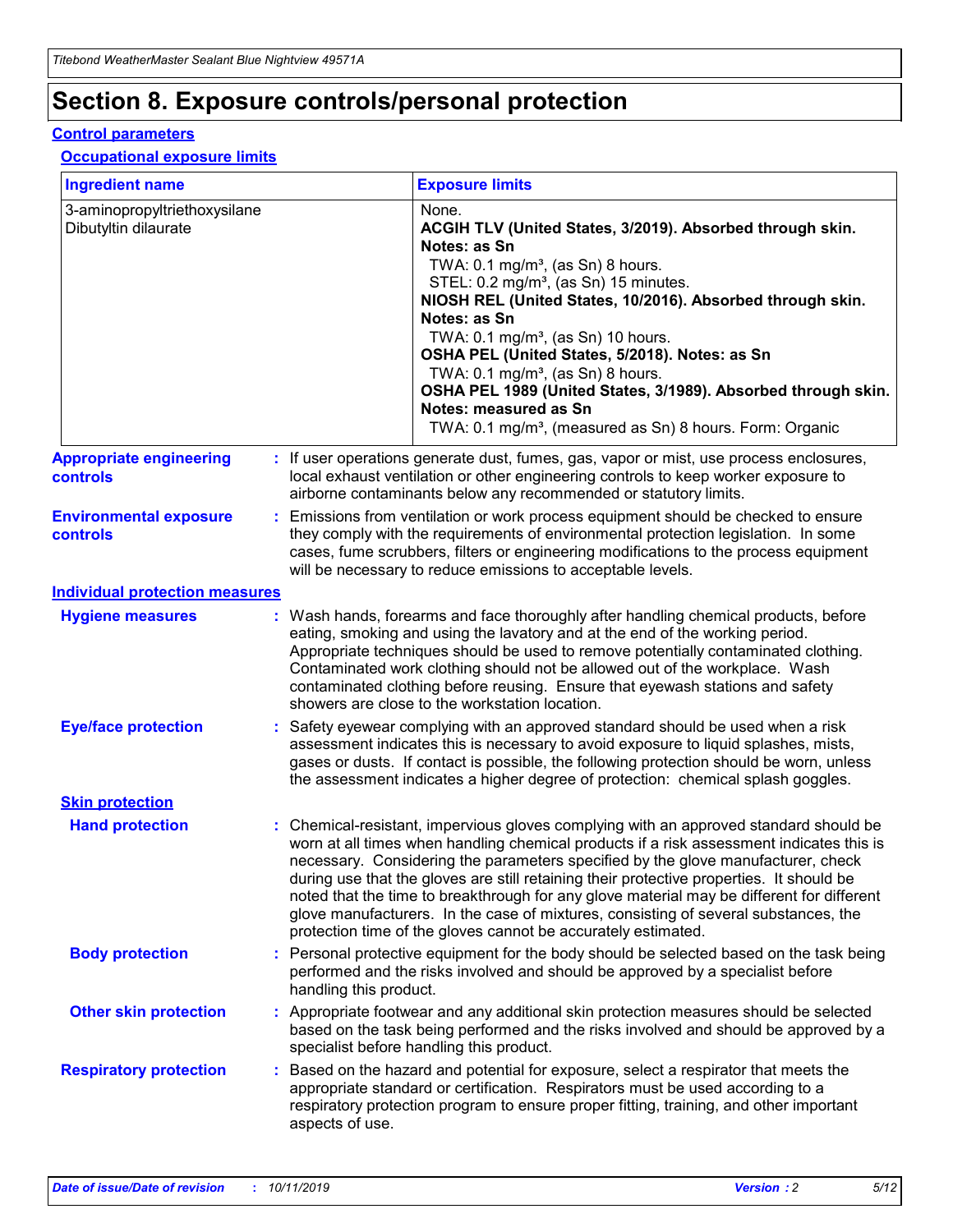### **Section 9. Physical and chemical properties**

#### **Appearance**

| <b>Physical state</b>                             |    | : Liquid. [Paste.]                                              |
|---------------------------------------------------|----|-----------------------------------------------------------------|
| Color                                             |    | Blue.                                                           |
| Odor                                              |    | None [Slight]                                                   |
| <b>Odor threshold</b>                             |    | Not available.                                                  |
| рH                                                |    | Not applicable.                                                 |
| <b>Melting point</b>                              |    | : Not available.                                                |
| <b>Boiling point</b>                              |    | $>100^{\circ}$ C ( $>212^{\circ}$ F)                            |
| <b>Flash point</b>                                |    | Closed cup: >200°C (>392°F) [Setaflash.]                        |
| <b>Evaporation rate</b>                           |    | $\leq$ 1 (butyl acetate = 1)                                    |
| <b>Flammability (solid, gas)</b>                  |    | : Not available.                                                |
| Lower and upper explosive<br>(flammable) limits   |    | $:$ Not available.                                              |
| <b>VOC (less water, less)</b><br>exempt solvents) |    | : 0 g/l                                                         |
| <b>Volatility</b>                                 |    | $: 0\%$ (w/w)                                                   |
| <b>Vapor density</b>                              |    | Not available.                                                  |
| <b>Relative density</b>                           | ÷. | 1.4329                                                          |
| <b>Solubility</b>                                 |    | Insoluble in the following materials: cold water and hot water. |
| <b>Solubility in water</b>                        |    | Not available.                                                  |
| <b>Partition coefficient: n-</b><br>octanol/water |    | : Not available.                                                |
| <b>Auto-ignition temperature</b>                  |    | : Not available.                                                |
| <b>Decomposition temperature</b>                  |    | : Not available.                                                |
| <b>Viscosity</b>                                  |    | : Not available.                                                |

### **Section 10. Stability and reactivity**

| <b>Reactivity</b>                            |    | : No specific test data related to reactivity available for this product or its ingredients.            |
|----------------------------------------------|----|---------------------------------------------------------------------------------------------------------|
| <b>Chemical stability</b>                    |    | : The product is stable.                                                                                |
| <b>Possibility of hazardous</b><br>reactions |    | : Under normal conditions of storage and use, hazardous reactions will not occur.                       |
| <b>Conditions to avoid</b>                   |    | : No specific data.                                                                                     |
| <b>Incompatible materials</b>                | ٠. | No specific data.                                                                                       |
| <b>Hazardous decomposition</b><br>products   | ÷. | Under normal conditions of storage and use, hazardous decomposition products should<br>not be produced. |

### **Section 11. Toxicological information**

#### **Information on toxicological effects**

#### **Acute toxicity**

| <b>Product/ingredient name</b> | <b>Result</b>           | <b>Species</b> | <b>Dose</b>                | <b>Exposure</b> |
|--------------------------------|-------------------------|----------------|----------------------------|-----------------|
| 3-aminopropyltriethoxysilane   | <b>ILD50 Dermal</b>     | Rabbit         | 4.29 g/kg                  |                 |
| Dibutyltin dilaurate           | ILD50 Oral<br>LD50 Oral | Rat<br>Rat     | $1.57$ g/kg<br>175 $mg/kg$ |                 |
|                                |                         |                |                            |                 |

**Irritation/Corrosion**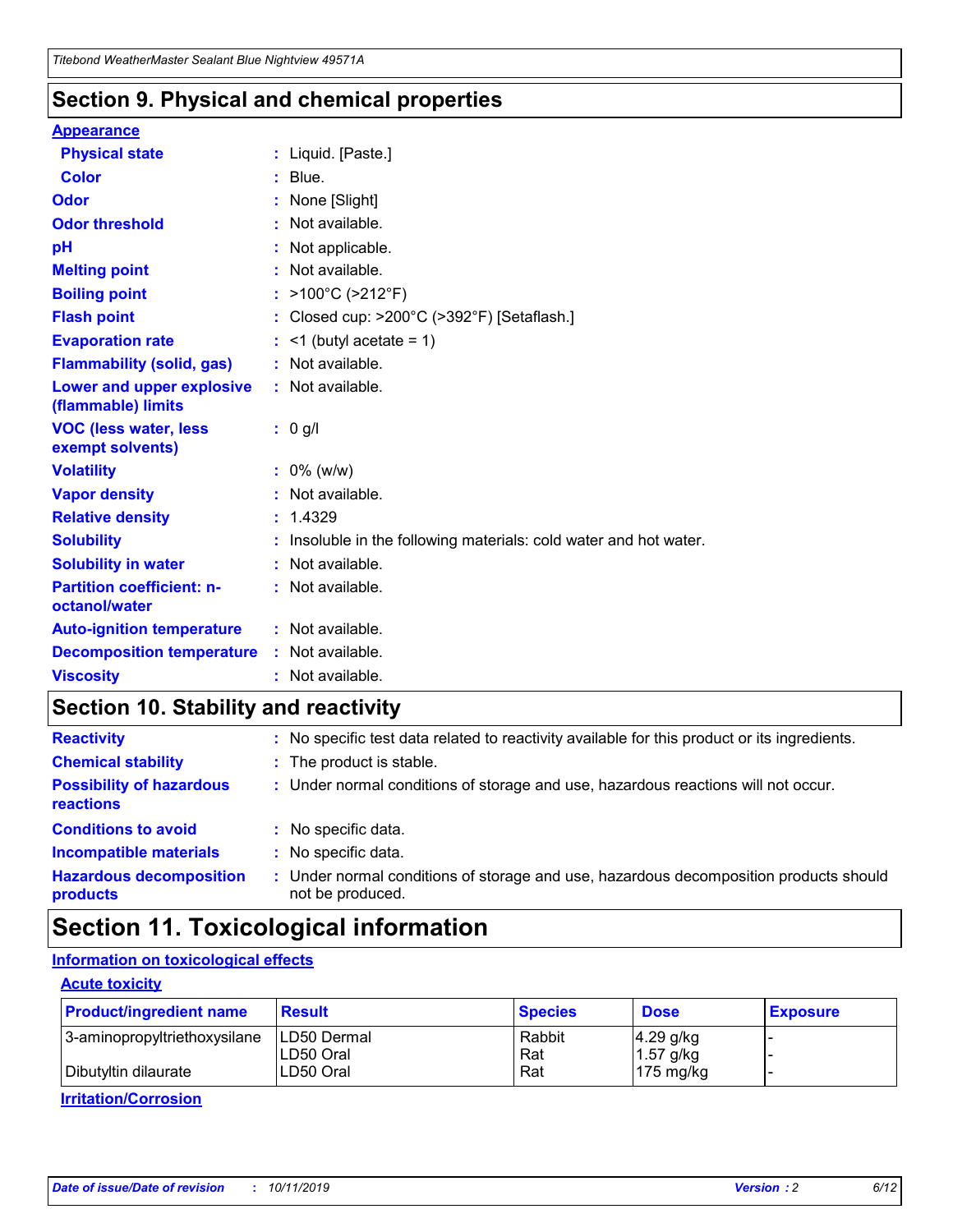# **Section 11. Toxicological information**

| <b>Product/ingredient name</b> | <b>Result</b>            | <b>Species</b> | <b>Score</b> | <b>Exposure</b>    | <b>Observation</b> |
|--------------------------------|--------------------------|----------------|--------------|--------------------|--------------------|
| 3-aminopropyltriethoxysilane   | Eyes - Mild irritant     | Rabbit         |              | $100$ mg           |                    |
|                                | Eyes - Severe irritant   | Rabbit         |              | 24 hours 750       |                    |
|                                |                          |                |              | ug                 |                    |
|                                | Skin - Severe irritant   | Rabbit         |              | 24 hours 5         | -                  |
| Dibutyltin dilaurate           | Eyes - Moderate irritant | Rabbit         |              | mg<br>24 hours 100 |                    |
|                                |                          |                |              | mg                 |                    |
|                                | Skin - Severe irritant   | Rabbit         |              | 500 mg             | -                  |

#### **Sensitization**

Not available.

#### **Mutagenicity**

Not available.

#### **Carcinogenicity**

Not available.

#### **Reproductive toxicity**

Not available.

#### **Teratogenicity**

Not available.

#### **Specific target organ toxicity (single exposure)**

Not available.

#### **Specific target organ toxicity (repeated exposure)**

| <b>Name</b>                                                                  |                                                                            | <b>Category</b>                                     | <b>Route of</b><br>exposure | <b>Target organs</b> |
|------------------------------------------------------------------------------|----------------------------------------------------------------------------|-----------------------------------------------------|-----------------------------|----------------------|
| Dibutyltin dilaurate                                                         |                                                                            | Category 1                                          | -                           | respiratory system   |
| <b>Aspiration hazard</b><br>Not available.                                   |                                                                            |                                                     |                             |                      |
| <b>Information on the likely</b><br>routes of exposure                       | : Not available.                                                           |                                                     |                             |                      |
| <b>Potential acute health effects</b>                                        |                                                                            |                                                     |                             |                      |
| <b>Eye contact</b>                                                           | : May cause eye irritation.                                                |                                                     |                             |                      |
| <b>Inhalation</b>                                                            |                                                                            | : No known significant effects or critical hazards. |                             |                      |
| <b>Skin contact</b>                                                          | : May cause skin irritation.                                               |                                                     |                             |                      |
| <b>Ingestion</b>                                                             |                                                                            | : No known significant effects or critical hazards. |                             |                      |
| Symptoms related to the physical, chemical and toxicological characteristics |                                                                            |                                                     |                             |                      |
| <b>Eye contact</b>                                                           | irritation<br>watering<br>redness                                          | : Adverse symptoms may include the following:       |                             |                      |
| <b>Inhalation</b>                                                            | reduced fetal weight<br>increase in fetal deaths<br>skeletal malformations | : Adverse symptoms may include the following:       |                             |                      |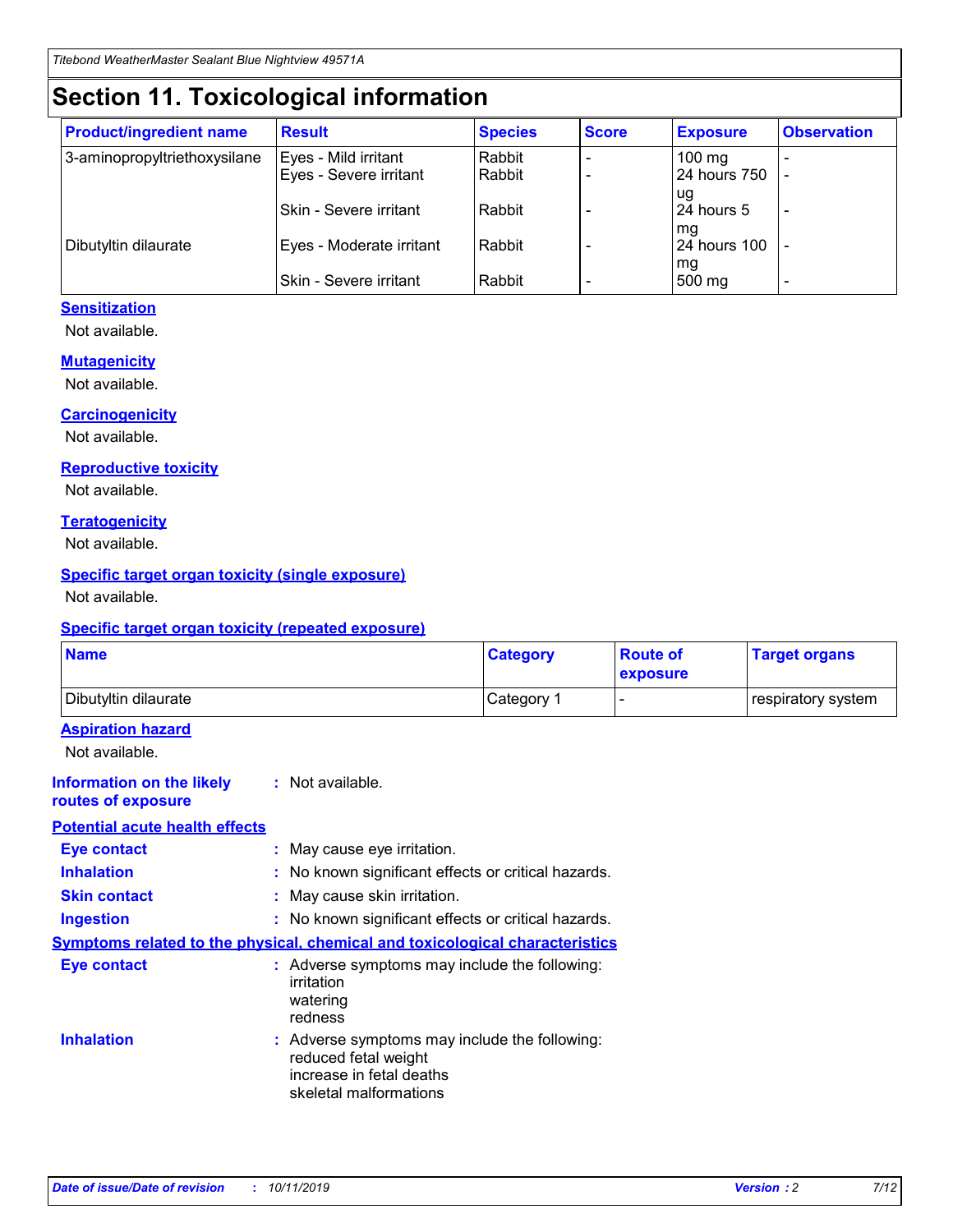*Titebond WeatherMaster Sealant Blue Nightview 49571A*

# **Section 11. Toxicological information**

| <b>Skin contact</b>                     | : Adverse symptoms may include the following:<br>irritation                                                                 |  |
|-----------------------------------------|-----------------------------------------------------------------------------------------------------------------------------|--|
|                                         | redness                                                                                                                     |  |
|                                         | reduced fetal weight<br>increase in fetal deaths                                                                            |  |
|                                         | skeletal malformations                                                                                                      |  |
| <b>Ingestion</b>                        | : Adverse symptoms may include the following:<br>reduced fetal weight<br>increase in fetal deaths<br>skeletal malformations |  |
|                                         | Delayed and immediate effects and also chronic effects from short and long term exposure                                    |  |
| <b>Short term exposure</b>              |                                                                                                                             |  |
| <b>Potential immediate</b><br>effects   | : Not available.                                                                                                            |  |
| <b>Potential delayed effects</b>        | : Not available.                                                                                                            |  |
| Long term exposure                      |                                                                                                                             |  |
| <b>Potential immediate</b><br>effects   | : Not available.                                                                                                            |  |
| <b>Potential delayed effects</b>        | : Not available.                                                                                                            |  |
| <b>Potential chronic health effects</b> |                                                                                                                             |  |
| Not available.                          |                                                                                                                             |  |
| <b>General</b>                          | Once sensitized, a severe allergic reaction may occur when subsequently exposed to<br>very low levels.                      |  |
| <b>Carcinogenicity</b>                  | : No known significant effects or critical hazards.                                                                         |  |
| <b>Mutagenicity</b>                     | : No known significant effects or critical hazards.                                                                         |  |
| <b>Teratogenicity</b>                   | May damage the unborn child.                                                                                                |  |
| <b>Developmental effects</b>            | : No known significant effects or critical hazards.                                                                         |  |
| <b>Fertility effects</b>                | May damage fertility.                                                                                                       |  |
| <b>Numerical measures of toxicity</b>   |                                                                                                                             |  |
| <b>Acute toxicity estimates</b>         |                                                                                                                             |  |
| الملحلة والمستحيط والمسالم              |                                                                                                                             |  |

Not available.

# **Section 12. Ecological information**

#### **Toxicity**

| <b>Product/ingredient name</b> | <b>Result</b>                     | <b>Species</b>                              | <b>Exposure</b> |
|--------------------------------|-----------------------------------|---------------------------------------------|-----------------|
| Dibutyltin dilaurate           | Chronic EC10 > 2 mg/l Fresh water | Algae - Scenedesmus<br><b>I</b> subspicatus | l 96 hours      |

#### **Persistence and degradability**

| <b>Product/ingredient name</b> | Test                                                                           | <b>Result</b>  |  | <b>Dose</b>       | <b>Inoculum</b>         |
|--------------------------------|--------------------------------------------------------------------------------|----------------|--|-------------------|-------------------------|
| Dibutyltin dilaurate           | OECD 301F<br>Ready<br>Biodegradability -<br>Manometric<br>Respirometry<br>Test | 23 % - 28 days |  |                   |                         |
| <b>Product/ingredient name</b> | <b>Aquatic half-life</b>                                                       |                |  | <b>Photolysis</b> | <b>Biodegradability</b> |
| Dibutyltin dilaurate           |                                                                                |                |  |                   | Inherent                |

#### **Bioaccumulative potential**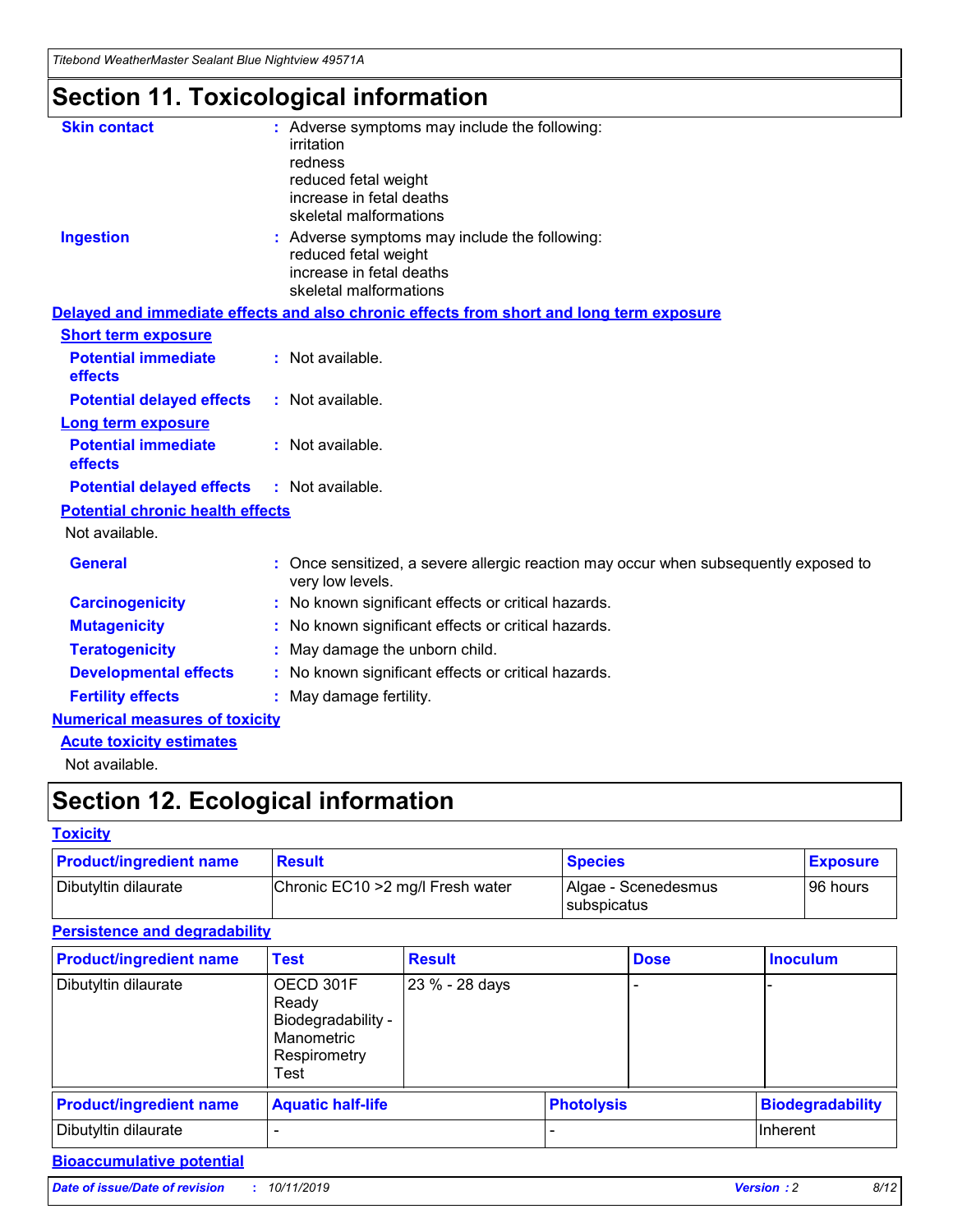# **Section 12. Ecological information**

| <b>Product/ingredient name</b> | $LoaPow$ | <b>BCF</b> | <b>Potential</b> |
|--------------------------------|----------|------------|------------------|
| 3-aminopropyltriethoxysilane   | 1.7      | 3.4        | low              |
| Dibutyltin dilaurate           | 4.44     | 2.91       | low              |

#### **Mobility in soil**

| <b>Soil/water partition</b><br>coefficient (K <sub>oc</sub> ) | : Not available.                                    |
|---------------------------------------------------------------|-----------------------------------------------------|
| <b>Other adverse effects</b>                                  | : No known significant effects or critical hazards. |

### **Section 13. Disposal considerations**

|  | <b>Disposal methods</b> |  |
|--|-------------------------|--|

**Disposal methods** : The generation of waste should be avoided or minimized wherever possible. Disposal of this product, solutions and any by-products should at all times comply with the requirements of environmental protection and waste disposal legislation and any regional local authority requirements. Dispose of surplus and non-recyclable products via a licensed waste disposal contractor. Waste should not be disposed of untreated to the sewer unless fully compliant with the requirements of all authorities with jurisdiction. Waste packaging should be recycled. Incineration or landfill should only be considered when recycling is not feasible. This material and its container must be disposed of in a safe way. Care should be taken when handling emptied containers that have not been cleaned or rinsed out. Empty containers or liners may retain some product residues. Avoid dispersal of spilled material and runoff and contact with soil, waterways, drains and sewers.

# **Section 14. Transport information**

|                                      | <b>DOT</b><br><b>Classification</b> | <b>TDG</b><br><b>Classification</b> | <b>Mexico</b><br><b>Classification</b> | <b>ADR/RID</b>           | <b>IMDG</b>              | <b>IATA</b>              |
|--------------------------------------|-------------------------------------|-------------------------------------|----------------------------------------|--------------------------|--------------------------|--------------------------|
| <b>UN number</b>                     | Not regulated.                      | Not regulated.                      | Not regulated.                         | Not regulated.           | Not regulated.           | Not regulated.           |
| <b>UN proper</b><br>shipping name    | $\qquad \qquad \blacksquare$        |                                     |                                        |                          |                          |                          |
| <b>Transport</b><br>hazard class(es) | $\blacksquare$                      | $\blacksquare$                      | $\blacksquare$                         | $\overline{\phantom{a}}$ | $\blacksquare$           | $\blacksquare$           |
| <b>Packing group</b>                 | $\overline{\phantom{a}}$            | $\overline{\phantom{0}}$            | $\qquad \qquad \blacksquare$           | -                        | $\overline{\phantom{0}}$ | $\overline{\phantom{a}}$ |
| <b>Environmental</b><br>hazards      | No.                                 | No.                                 | No.                                    | No.                      | No.                      | No.                      |

# **Section 15. Regulatory information**

#### **U.S. Federal regulations**

#### **SARA 302/304**

#### **Composition/information on ingredients**

No products were found.

**SARA 304 RQ :** Not applicable.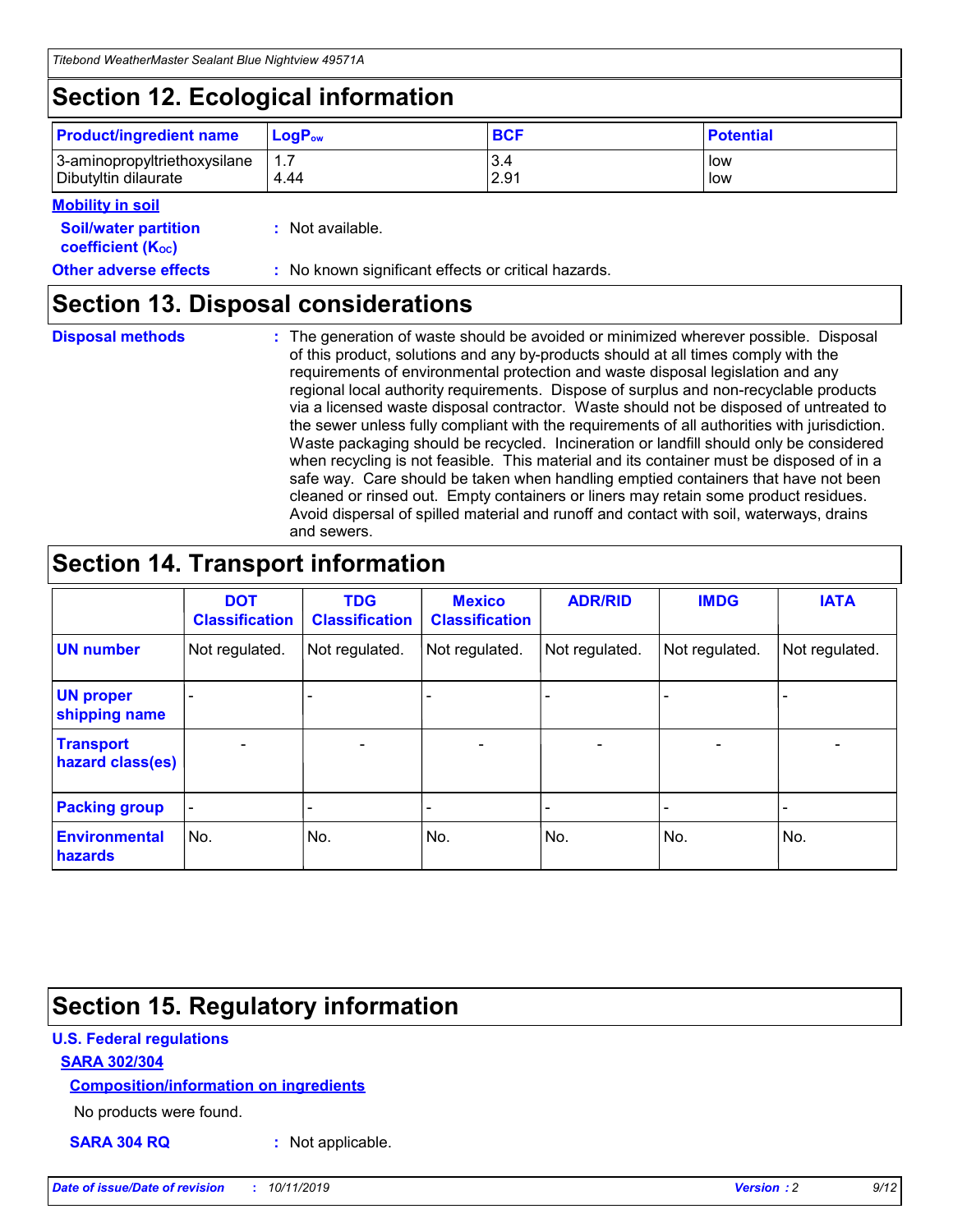# **Section 15. Regulatory information**

#### **SARA 311/312**

**Classification :** EYE IRRITATION - Category 2B SKIN SENSITIZATION - Category 1 TOXIC TO REPRODUCTION (Fertility) - Category 1B TOXIC TO REPRODUCTION (Unborn child) - Category 1B

#### **Composition/information on ingredients**

| <b>Name</b>                  | $\frac{9}{6}$ | <b>Classification</b>                                                                                            |
|------------------------------|---------------|------------------------------------------------------------------------------------------------------------------|
| 3-aminopropyltriethoxysilane | $\leq$ 3      | <b>FLAMMABLE LIQUIDS - Category 4</b><br><b>ACUTE TOXICITY (oral) - Category 4</b>                               |
|                              |               | SKIN IRRITATION - Category 2<br><b>EYE IRRITATION - Category 2A</b>                                              |
| Dibutyltin dilaurate         | ≤0.3          | ACUTE TOXICITY (oral) - Category 3<br>SKIN CORROSION - Category 1C                                               |
|                              |               | SERIOUS EYE DAMAGE - Category 1<br>SKIN SENSITIZATION - Category 1<br><b>GERM CELL MUTAGENICITY - Category 2</b> |
|                              |               | TOXIC TO REPRODUCTION (Fertility) - Category 1B<br>TOXIC TO REPRODUCTION (Unborn child) - Category 1B            |
|                              |               | SPECIFIC TARGET ORGAN TOXICITY (REPEATED<br>EXPOSURE) (respiratory system) - Category 1                          |

#### **State regulations**

| <b>Massachusetts</b> | : None of the components are listed. |
|----------------------|--------------------------------------|
| <b>New York</b>      | : None of the components are listed. |
| <b>New Jersey</b>    | : None of the components are listed. |
| <b>Pennsylvania</b>  | : None of the components are listed. |

#### **California Prop. 65**

**A** WARNING: This product can expose you to methanol, which is known to the State of California to cause birth defects or other reproductive harm. For more information go to www.P65Warnings.ca.gov.

| <b>Ingredient name</b> | No significant risk Maximum<br>level | acceptable dosage<br>level |
|------------------------|--------------------------------------|----------------------------|
| methanol               |                                      | Yes.                       |

#### **International regulations**

**Chemical Weapon Convention List Schedules I, II & III Chemicals** Not listed.

#### **Montreal Protocol**

Not listed.

#### **Stockholm Convention on Persistent Organic Pollutants**

Not listed.

### **UNECE Aarhus Protocol on POPs and Heavy Metals**

Not listed.

#### **Inventory list**

### **China :** All components are listed or exempted.

**United States TSCA 8(b) inventory :** All components are active or exempted.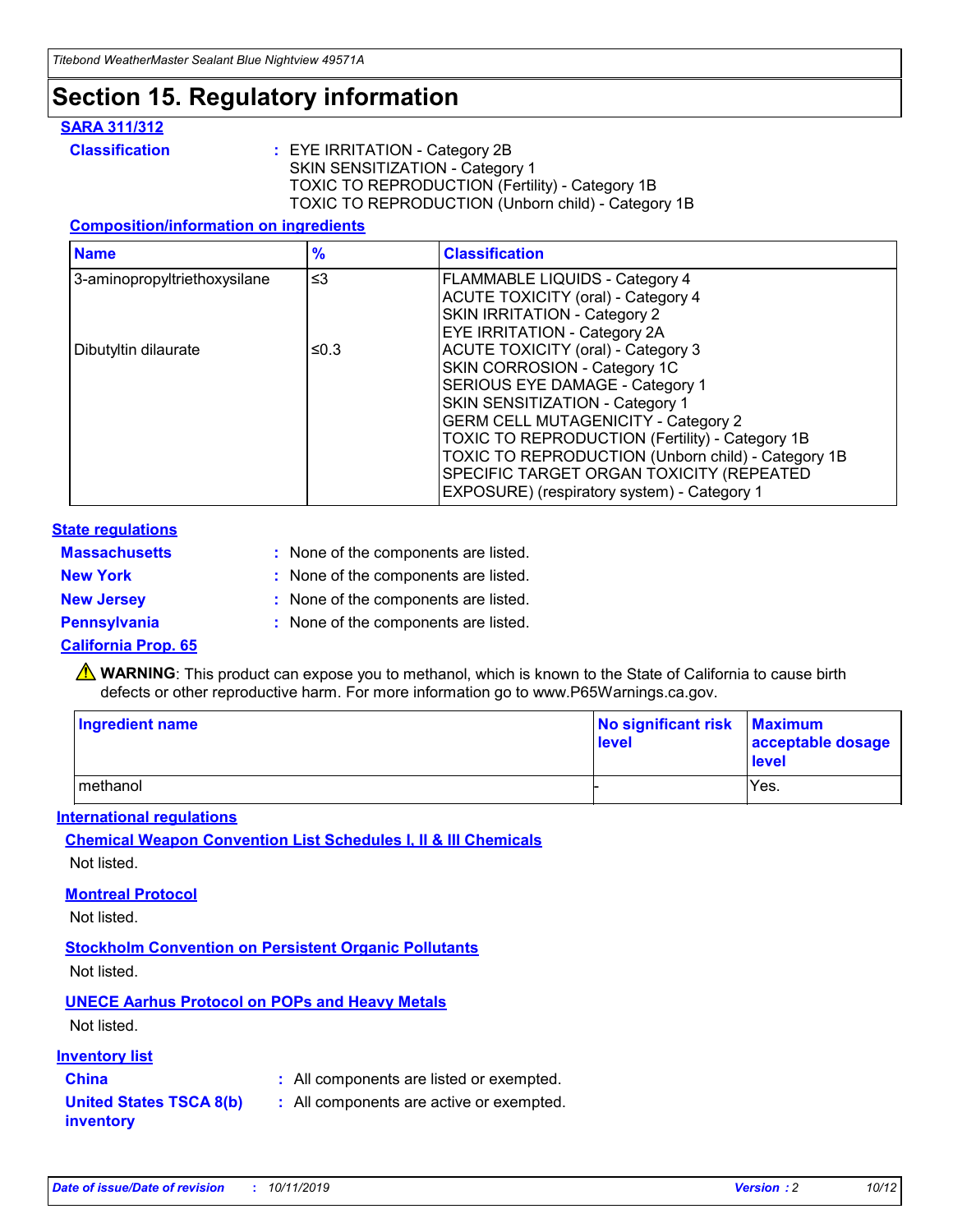# **Section 16. Other information**

**Hazardous Material Information System (U.S.A.)**



**Caution: HMIS® ratings are based on a 0-4 rating scale, with 0 representing minimal hazards or risks, and 4 representing significant hazards or risks. Although HMIS® ratings and the associated label are not required on SDSs or products leaving a facility under 29 CFR 1910.1200, the preparer may choose to provide them. HMIS® ratings are to be used with a fully implemented HMIS® program. HMIS® is a registered trademark and service mark of the American Coatings Association, Inc.**

**The customer is responsible for determining the PPE code for this material. For more information on HMIS® Personal Protective Equipment (PPE) codes, consult the HMIS® Implementation Manual.**

#### **National Fire Protection Association (U.S.A.)**



**Reprinted with permission from NFPA 704-2001, Identification of the Hazards of Materials for Emergency Response Copyright ©1997, National Fire Protection Association, Quincy, MA 02269. This reprinted material is not the complete and official position of the National Fire Protection Association, on the referenced subject which is represented only by the standard in its entirety.**

**Copyright ©2001, National Fire Protection Association, Quincy, MA 02269. This warning system is intended to be interpreted and applied only by properly trained individuals to identify fire, health and reactivity hazards of chemicals. The user is referred to certain limited number of chemicals with recommended classifications in NFPA 49 and NFPA 325, which would be used as a guideline only. Whether the chemicals are classified by NFPA or not, anyone using the 704 systems to classify chemicals does so at their own risk.**

#### **Procedure used to derive the classification**

|                                                                                                                    | <b>Classification</b>                                                                                                                                                                                                                                                                                                                                                                                                                                                                                                                                         | <b>Justification</b>                                                     |
|--------------------------------------------------------------------------------------------------------------------|---------------------------------------------------------------------------------------------------------------------------------------------------------------------------------------------------------------------------------------------------------------------------------------------------------------------------------------------------------------------------------------------------------------------------------------------------------------------------------------------------------------------------------------------------------------|--------------------------------------------------------------------------|
| EYE IRRITATION - Category 2B<br>SKIN SENSITIZATION - Category 1<br>TOXIC TO REPRODUCTION (Fertility) - Category 1B | TOXIC TO REPRODUCTION (Unborn child) - Category 1B                                                                                                                                                                                                                                                                                                                                                                                                                                                                                                            | Expert judgment<br>Expert judgment<br>Expert judgment<br>Expert judgment |
| <b>History</b>                                                                                                     |                                                                                                                                                                                                                                                                                                                                                                                                                                                                                                                                                               |                                                                          |
| <b>Date of printing</b>                                                                                            | : 4/22/2022                                                                                                                                                                                                                                                                                                                                                                                                                                                                                                                                                   |                                                                          |
| Date of issue/Date of<br>revision                                                                                  | : 10/11/2019                                                                                                                                                                                                                                                                                                                                                                                                                                                                                                                                                  |                                                                          |
| Date of previous issue                                                                                             | : 10/16/2020                                                                                                                                                                                                                                                                                                                                                                                                                                                                                                                                                  |                                                                          |
| <b>Version</b>                                                                                                     | $\therefore$ 2                                                                                                                                                                                                                                                                                                                                                                                                                                                                                                                                                |                                                                          |
| <b>Key to abbreviations</b>                                                                                        | $:$ ATE = Acute Toxicity Estimate<br><b>BCF</b> = Bioconcentration Factor<br>GHS = Globally Harmonized System of Classification and Labelling of Chemicals<br>IATA = International Air Transport Association<br>IBC = Intermediate Bulk Container<br><b>IMDG = International Maritime Dangerous Goods</b><br>LogPow = logarithm of the octanol/water partition coefficient<br>MARPOL = International Convention for the Prevention of Pollution From Ships, 1973<br>as modified by the Protocol of 1978. ("Marpol" = marine pollution)<br>UN = United Nations |                                                                          |